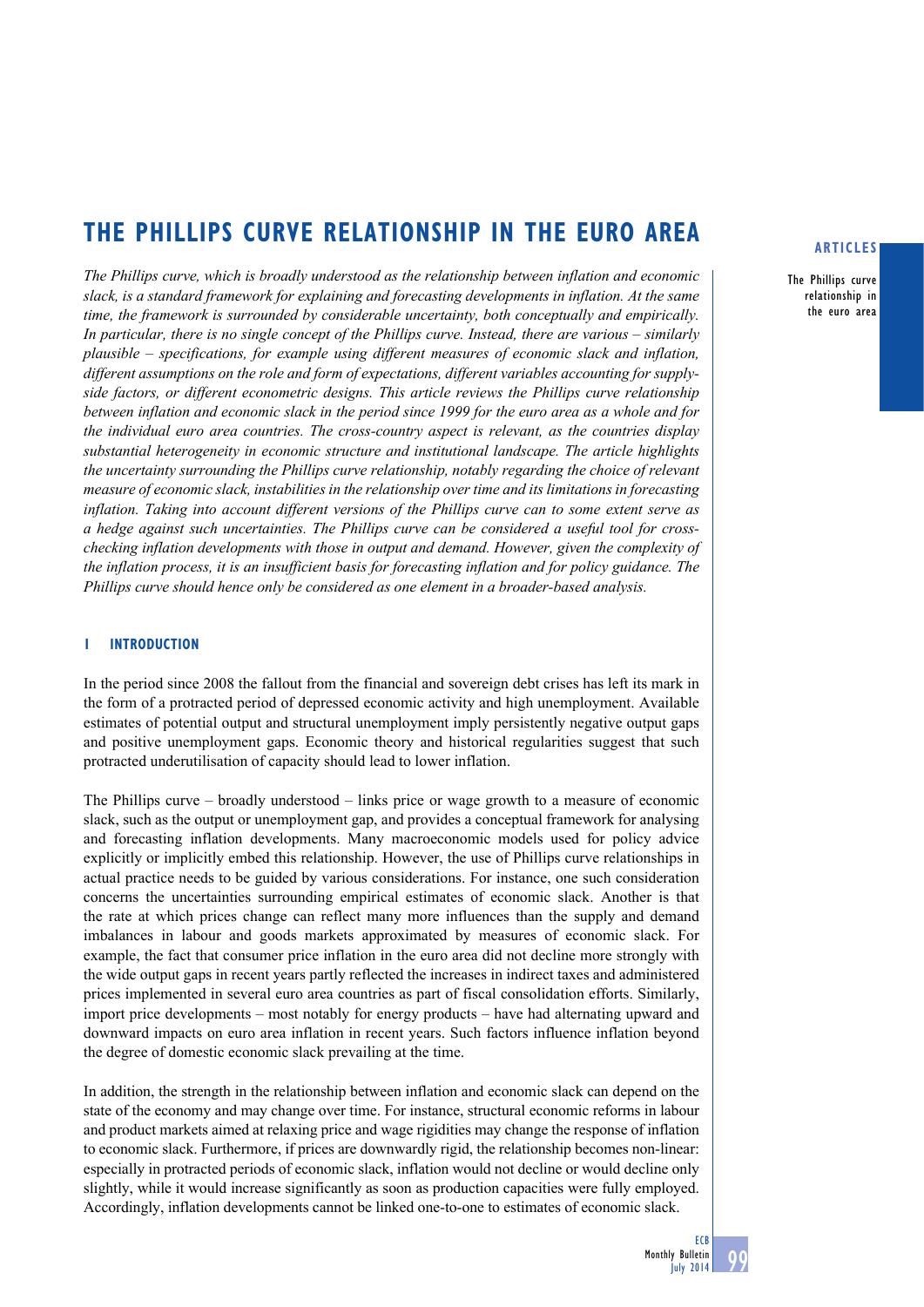This article reviews the relationship between inflation and economic slack (henceforth referred to as the Phillips curve) for the euro area since 1999. As a Phillips curve at the euro area aggregate level may conceal substantial differences across euro area countries, the analysis also assesses the Phillips curve relationship at the country level.

The article is structured as follows: Section 2 reviews the concept of the Phillips curve in order to elicit the different sources of uncertainty that can arise in its empirical application. Section 3 looks at Phillips curve relationships in the euro area as a whole and individual euro area countries in the period 1999-2013, examining differences in the link with alternative measures of economic slack and cross-country differences. Section 4 discusses possible changes in the relationship following the financial and sovereign debt crises. Section 5 reviews additional factors that can affect the Phillips curve relationship, and Section 6 concludes with some general considerations on the use of this relationship for policy analysis.

## **2 The Phillips curve Concept**

The Phillips curve was introduced in the seminal work by A. W. Phillips in 1958, which observed a negative relationship between unemployment and the rate of change in nominal wage rates in the United Kingdom.<sup>1</sup> This observation led some to believe that there was an exploitable trade-off between inflation and employment in an economy, and that monetary policy could permanently lower unemployment at the cost of higher inflation. However, subsequent contributions pointed out that inflation expectations play an important role and that monetary policy cannot permanently affect unemployment, which instead converges in the long run to its natural level, determined by the structural features of the economy.<sup>2</sup> Nevertheless, on account of rigidities in consumer prices or wages, deviations in unemployment from its natural level or, more generally, economic slack could have an impact on inflation in the short term.

Empirical applications of the Phillips curve often link inflation to a measure of economic slack, proxied by estimates of the unemployment or output gaps, but also to past inflation developments as a broad proxy for inflation inertia. In addition, supply-side factors, such as the developments in oil prices (or, more generally, import prices) or in trend productivity, have been incorporated.<sup>3</sup> This "triangular" framework has enjoyed considerable popularity as a way of explaining past inflation dynamics and for forecasting.

Various versions of the Phillips curve have been proposed that incorporate different measures of economic slack, allowing a more explicit role for inflation expectations (for example, by including inflation expectations from survey data as explanatory variables) or, more recently, positing a role for global developments beyond those embodied in commodity prices. Economists continue to disagree on the precise representation of the Phillips curve or its empirical validity. In particular, it has been argued that the contribution of economic slack to explaining inflation developments has

<sup>1</sup> Phillips, A.W., "The Relation Between Unemployment and the Rate of Change of Money Wage Rates in the United Kingdom, 1861- 1957", *Economica*, Vol. 25(100), pp. 283-299.

<sup>2</sup> Friedman, M., "The role of monetary policy", *The American Economic Review*, Vol. LVIII, 1968; Phelps, E.S., "Phillips Curves, Expectations of Inflation and Optimal Unemployment Over Time", *Economica*, Vol. 34(135), 1967, pp. 254-281; Lucas R.E. Jr., "Expectations and the neutrality of money", *Journal of Economic Theory*", Vol. 4(2), 1972, pp. 103-124. For an extensive review of how the concept has evolved over time, see, for example, Gordon, R., "The History of the Phillips Curve: Consensus and Bifurcation", *Economica*, Vol. 78, 2011, pp. 10-50 or the first chapter in Fuhrer, J., Sneddon Little, J., Kodrzycki, Y. and Olivei, P. (ed.) "*Understanding Inflation and the Implications for Monetary Policy: A Phillips Curve Retrospective*", The MIT Press, 2009.

<sup>3</sup> See the "triangle" model proposed in Gordon, R., "Inflation, flexible exchange rates, and the natural rate of unemployment," in Baily, M.N. (ed.), "*Workers, Jobs, and Inflation*", Washington, Brookings, 1982.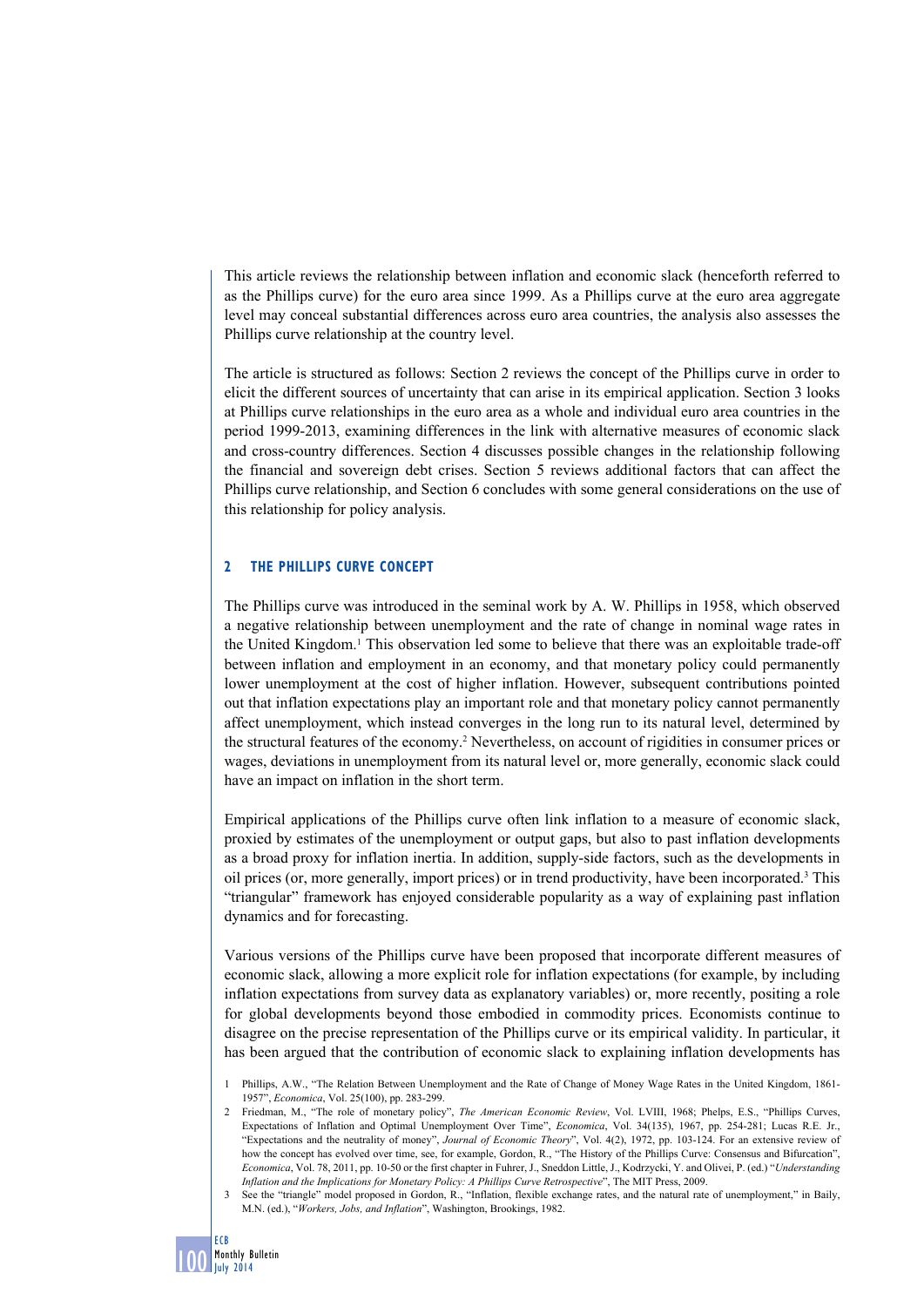The Phillips curve relationship in the euro area

been low. Furthermore, it has been observed that the relationship has not been stable over time, and non-linear or time-varying features have been introduced. For example, it has been suggested that the responsiveness of inflation to changes in economic slack in advanced economies has been gradually declining in recent decades and that credible monetary policy leading to strongly anchored inflation expectations could be one of the driving factors behind this development.4 Finally, many studies have found the Phillips curve to have rather weak forecasting accuracy.

The following sections discuss some of these aspects, with particular focus on the uncertainty related to the measurement of economic slack, the stability of the Phillips curve relationship and its forecasting performance.

#### **3 inflation and economic Slack in the euro area in the period 1999-2013**

This section looks at the coefficients and fit of simple Phillips curves for the euro area as a whole and for individual euro area countries over the period  $1999-2013$ .<sup>5</sup> The focus is on a linear relationship between inflation and various measures of economic slack, and the analysis abstracts from the role of inflation expectations and supply-side shocks. As a measure of inflation, the analysis uses HICP

inflation excluding energy and food, as it is less affected by commodity prices and better reflects price pressures originating within the euro area.

Starting with the analysis for the aggregate euro area, Chart 1 shows a scatter plot of annual HICP inflation excluding energy and food for the period 1999-2013 against two measures of economic slack: the (reversed) unemployment gap and the output gap (both lagged by one quarter).6 Thus, negative gaps are associated with a high degree of unutilised capacity or economic slack. The coefficients of a linear fit and the associated  $\mathbb{R}^2$  measure of the closeness of this fit are also displayed. The coefficients associated with the gaps, or the "slopes" of the Phillips curve, are significant and their signs are as expected – wider negative gaps are typically accompanied by lower inflation rates. According to the  $\mathbb{R}^2$  coefficient, the output and unemployment gap can explain around 20% variation in inflation in this simple framework. On the basis of this measure of fit, there seems to be no preference for one measure of economic slack over the other.



Sources: Eurostat and European Commission. Notes: Based on quarterly data for the period 1999-2013. The unemployment gap has been used in reversed form (multiplied by -1). Gap measures have been interpolated to obtain quarterly values.

4 See, for example, "The dog that didn't bark: has inflation been muzzled or was it just sleeping?", *World Economic Outlook*, IMF, April 2013.

<sup>5</sup> The period before 1999 was characterised by a different monetary policy regime and inflation convergence in the run-up to monetary union in many countries. Therefore, a reduced form relationship such as the Phillips curve might not be meaningful for this period.

<sup>6</sup> The unemployment and output gap estimates used throughout the article are taken from the Winter 2014 European Economic Forecast of the European Commission. The annual data are interpolated to quarterly frequency.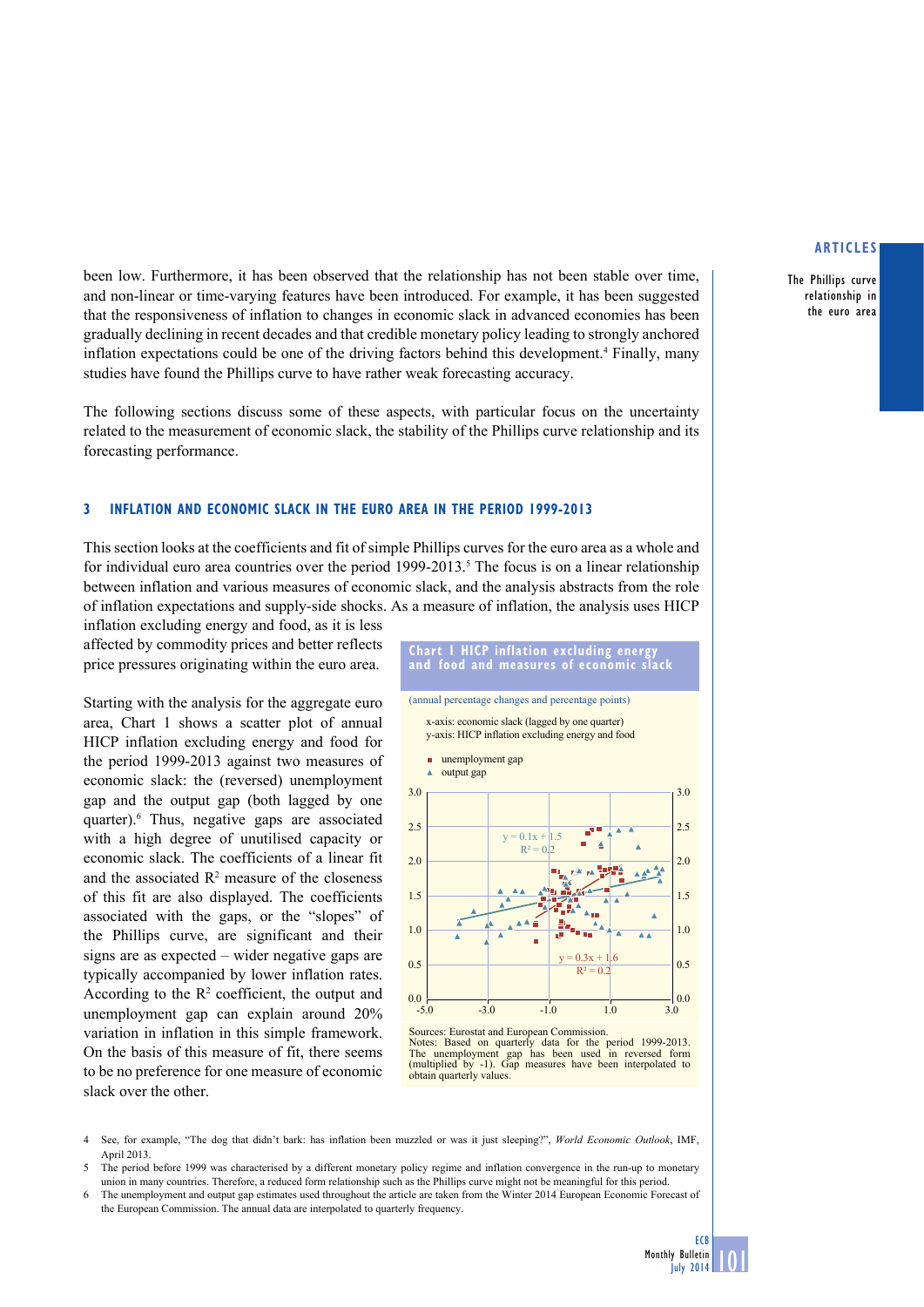These simple regressions, while illustrative, do not account for inflation persistence, which matters, for example, for the overall dynamic impact of economic slack on inflation. To take this into account, the following analysis is based on regressions that relate the annualised quarterly inflation rate to its value in the preceding quarter and to a measure of economic slack.7

It should be emphasised that the economic slack is an unobserved variable, and its measurement is subject to considerable uncertainty  $-$  especially in real time.<sup>8</sup> Typically used measures  $-$  the unemployment and output gaps – are based, respectively, on the estimates of the natural level of unemployment and potential output, which, in turn, are imputed using specific statistical or modelbased tools. Therefore, the gaps are surrounded by a high degree of uncertainty and are subject to considerable revision. They also tend to differ depending on the particular methodology used.<sup>9</sup> For this reason, the analysis also relies on alternative proxies of economic slack, including the unemployment rate, the short-term unemployment rate, GDP growth, real unit labour cost, as well as survey measures for the manufacturing sector indicating the degree of capacity utilisation and factors limiting production related to demand and shortage of labour.<sup>10</sup>

Chart 2 shows the estimated cumulative one-year impact of one unit change in economic slack measures on HICP inflation excluding energy and food for different measures of economic slack.<sup>11</sup> For each measure, the chart shows the range of point estimates of one-year impacts obtained across the euro area countries, with the upper and lower end of the boxes indicating the upper and lower quartile of the ranges and the red mark indicating the impact coefficient for the aggregate euro area.12 To make the results easier to read, the signs of the coefficients for the slack measures related to unemployment have been reversed and those for the survey-based measures have been rescaled to match the variability of these measures to that of the unemployment gap. Chart 3 presents the ranges of in-sample fits of the corresponding Phillips curves as measured by the  $R^2$  coefficient.

- That is, the regressions:  $\pi_i = \alpha + \beta \pi_{i-1} + \gamma g \alpha p_{i-1} + \epsilon_i$ , where  $\pi_i$  denotes annualised quarterly rates of change in seasonally adjusted HICP excluding energy and food, gap, refers to a measure of economic slack and et is a random error. It has also been popular in empirical work to include a measure of inflation expectations as an explanatory variable. Nevertheless, inflation expectations are not available for all the euro area countries or for HICP inflation excluding energy and food. Nevertheless, long-term inflation expectations for the euro area have been stable over the period considered and are thus already captured by the constant terms in these regressions.
- See, for example, the article entitled "Potential output, economic slack and the link to nominal developments since the start of the crisis" *Monthly Bulletin*, ECB, Frankfurt am Main, November 2013 or the box entitled "Slack in the euro area economy", *Monthly Bulletin*, ECB, April 2014.
- 9 See, for example, Orphanides, A. and van Norden, S., "The Reliability of Inflation Forecasts Based on Output Gap Estimates in Real Time", *Journal of Money, Credit and Banking*, Blackwell Publishing, Vol. 37(3), 2005, pp. 583-601; or the box entitled "Recent evidence on the uncertainty surrounding real-time estimates of the euro area output gap", *Monthly Bulletin*, ECB, November 2011; or the article entitled "Zur Verlässlichkeit der Schätzungen internationaler Organisationen zur Produktionslücke", *Monatsbericht*, Deutsche Bundesbank, April 2014.
- 10 Short-term unemployment as the relevant measure of slack in the labour market has been advocated, for example, by Gordon, R., "The Phillips Curve is Alive and Well: Inflation and the NAIRU During the Slow Recovery", *NBER Working Paper*, No 19390, August 2013 or by Llaudes, R., "The Phillips curve and long-term unemployment," *Working Paper Series*, No 441, ECB, 2005. The short-term unemployment rate is defined as the difference between the total unemployment rate and the percentage of active population that is unemployed for 12 months or more. In Gali, J., Gertler, M. and Lopez-Salido, J.D., "European inflation dynamics", *European Economic Review*, Vol. 45(7), 2001, pp.1237-1270, it is advocated to use the log deviation of real unit labour costs from its mean as a measure of real marginal cost in a New Keynesian Phillips curve for the euro area. Real unit labour cost is defined as the ratio of compensation of employees to nominal GDP. For a discussion on the use of survey measures to assess economic slack, see, for example, the box entitled "A cross-check of output gap estimates for the euro area with other cyclical indicators", *Monthly Bulletin*, ECB, June 2011. While these survey measures have the advantage that revisions are very limited, they only reflect information for the manufacturing sector of the economy.
- 11 For a regression  $π<sub>i</sub> = α + βπ<sub>i</sub> + γ$ gap<sub>t-1</sub>+ε<sub>t</sub> with quarterly data, the cumulative one-year impact is defined as  $γ(1 + β + β<sup>2</sup> + β<sup>3</sup>)$ , see, for example, Borio, C.E.V. and Filardo, A., "Globalisation and Inflation: New Cross-Country Evidence on the Global Determinants of Domestic Inflation", *Working Paper Series*, BIS, No 227, 2007.
- 12 The lower and upper quartile refer to the upper bound of the interval containing the 25% and 75% lowest values respectively. The ranges are for the point estimates across countries and thus the statistical parameter uncertainty is not reflected in the charts.

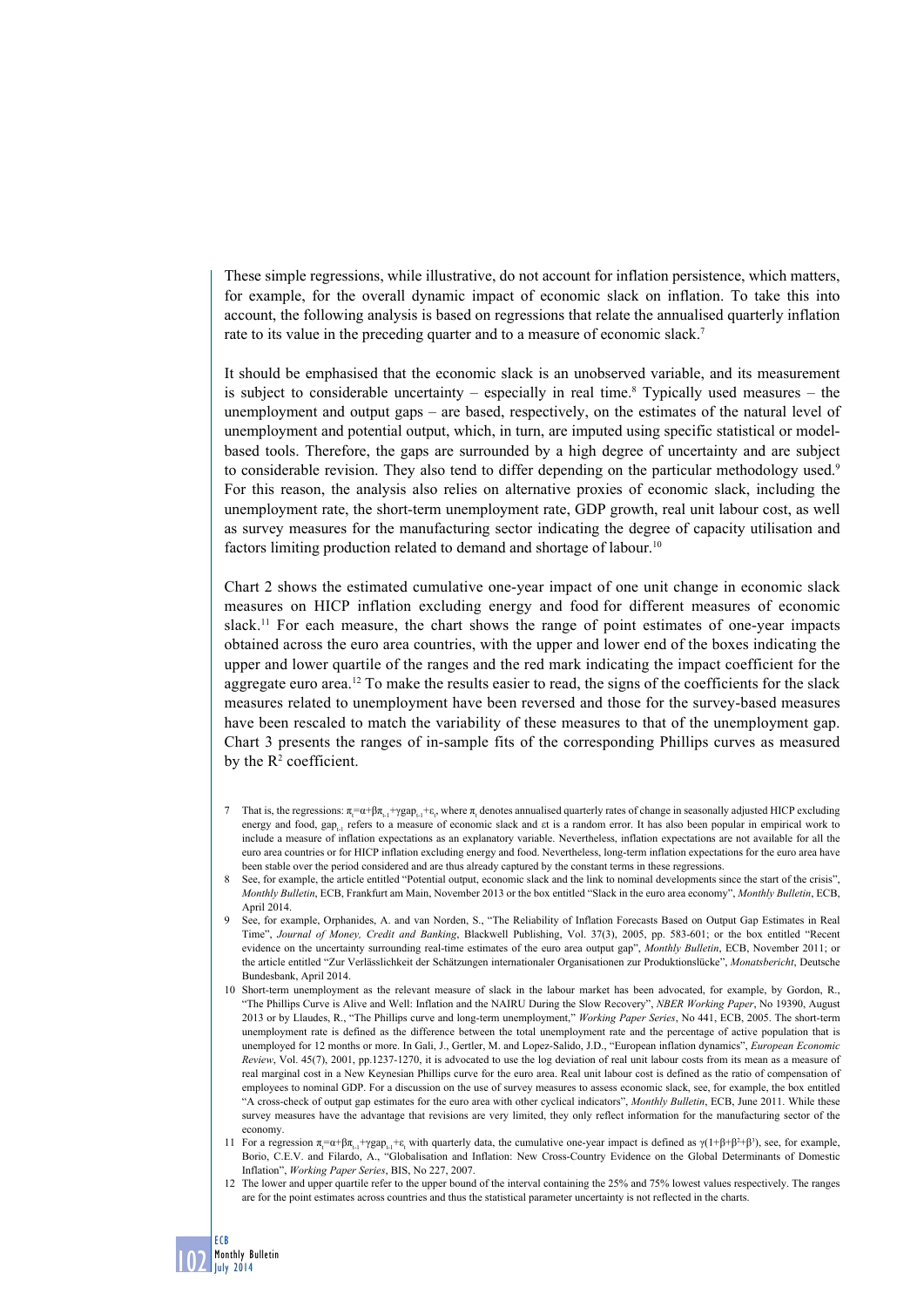The Phillips curve relationship in the euro area

**Chart 2 Range of one-year impact coefficients for different euro area countries in a Phillips curve for hiCp inflation excluding energy and food**



Notes: Based on quarterly data in the period 1999-2013. Range of one-year impact coefficients,  $\gamma(1+\beta+\beta^2+\beta^3)$ , across countries of the euro area from a regression  $\pi_i = \alpha + \beta \pi_{i,1} + \gamma \text{gap}_{i,1} + \varepsilon$ , where  $\pi_i$  denotes annualised quarterly rates of change in seasonally adjusted HICP excluding energy and food. The bottom and upper end of the boxes in coefficient for euro area. The signs of the coefficients for the slack measures related to unemployment have been reversed and those for<br>the survey-based measures have been rescaled to match the variability of these measur unemployment rate is defined as the difference between the total unemployment rate and the percentage of active population that is unemployed for 12 months or more. "GDP growth" refers to annualised quarterly rates of change. "Capacity utilisation", "Insufficient<br>demand" and "Shortage of labour" are from the European Commission business survey for the For some countries and slack measures the estimates are based on a shorter sample due to unavailability of data.

A marked heterogeneity across countries can be observed with regard to the magnitude of the impact coefficients and to the fit of the Phillips curve. For most of the countries and most of the slack measures, with the notable exception of the real unit labour cost, the signs of the coefficients are as expected. For some countries, they are nevertheless very close to zero or even negative. For other countries, the magnitude of the coefficients is rather high. The ranges of in-sample fits  $(R^2)$  are also relatively wide and they do not favour any particular measure of slack.

From the country results underlying Charts 2 and 3, two observations stand out. First, there are differences between the countries in terms of the measure of economic slack that best fits inflation data. Second, the extent to which Phillips curves fit actual inflation developments across countries is diverse and, for some countries, a Phillips curve relationship seems to explain only a very small portion of inflation developments. These results are broadly in line with earlier analyses of the wage Phillips curve





Sources: Eurostat, European Commission and ECB calculations. Notes: Based on quarterly data for the period 1999-2013.<br>Range of R<sup>2</sup> across countries of the euro area from a regression  $\pi_i = \alpha + \beta \pi_{i-1} + \gamma g a p_{i-1} + \varepsilon_i$ . The bottom and upper end of the boxes indicate the lower and upper quartile of the ranges. Red  $\cdot$ -' marks the R<sup>2</sup> for euro area. For definitions of the variables see the notes to Chart 2.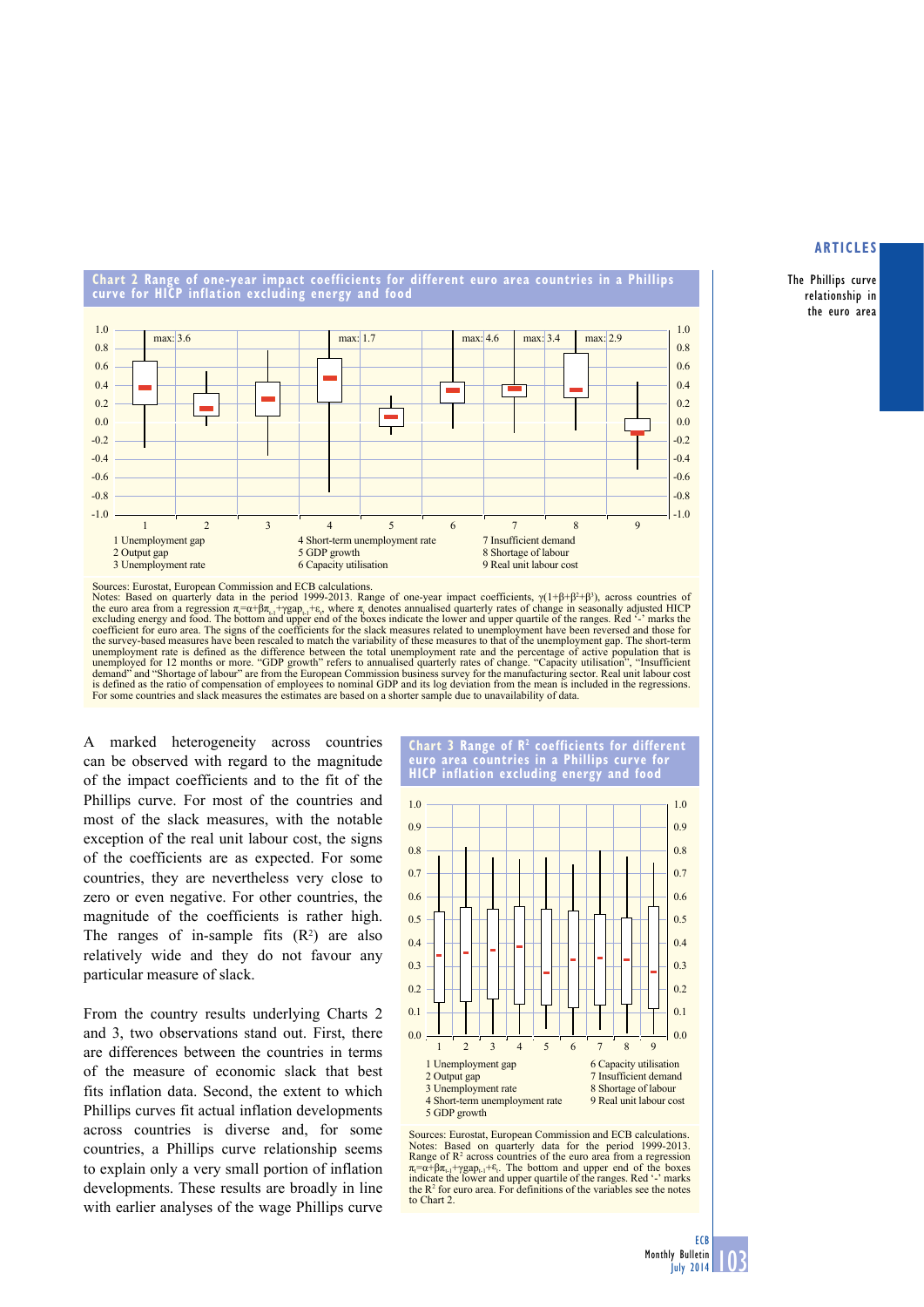in the euro area and the largest five euro area countries, which found marked heterogeneities across countries in the wage responsiveness to the unemployment gap and some limited advantages to analysing wage developments at the national rather than the euro area-wide level.<sup>13</sup>

The observed cross-country heterogeneity in the slope and fit of the Phillips curve can be explained by a number of factors. The difference across countries in the degree of labour and product market flexibility is one potential factor. There is ample evidence on the heterogeneity of price and wage rigidities in the euro area.14 Nominal rigidities vary substantially across countries and depend strongly on such features as the intensity of competition, the exposure to foreign markets or the institutional framework.15

Another source of heterogeneity could be differences in cyclical developments during the period considered. Some research shows that the slope coefficients could be time-varying and depend on the cyclical position or on the amount of economic slack.16 Furthermore, for the countries that joined the euro area after 1999, the relationship between inflation and economic slack could be distorted by a declining inflation trend, which reflects inflation convergence in the run-up to joining the monetary union and changes in longer-term inflation expectations. The role of inflation expectations is discussed in more detail in Section 5.

The above analysis is based on a simplified specification of the Phillips curve, which is subject to important caveats. For example, the regressions are not optimised in terms of lead/lag relationships. The relationship could also be blurred by the impact of supply shocks, such as changes in commodity prices or exchange rates. While changes in commodity prices, most notably in oil prices, affect HICP inflation excluding energy and food to a much lesser extent than they affect headline inflation, some indirect effects could be present. Therefore, the correlation between inflation and economic slack observed in such a simplified Phillips curve can be lower than expected a priori, or can even change sign, when, for example, cost components such as commodity prices increase during episodes of economic slack. Finally, high in-sample fit does not necessarily translate into good forecast performance, in particular in the presence of instabilities in the relationship. Some of these issues are studied in the subsequent sections.

Although subject to several caveats, the analysis in this section illustrates that, while there is evidence of a Phillips curve-type relationship in the euro area for the period 1999-2013, the specification and its goodness of fit are subject to considerable uncertainty and cross-country variation. The next section analyses the stability of the relationship, focusing on changes associated with the financial and sovereign debt crises.

<sup>13</sup> See Fabiani, S. and Morgan, J., "Aggregation and euro area Phillips curves", *Working Papers Series*, No 213, ECB, February 2003. This article also discusses in more detail the pros and cons of analysing the Phillips curve at the aggregate and at the country level (noise reduction versus aggregation bias, respectively).

<sup>14</sup> For more details, see "Final Report on the Wage Dynamics Network (WDN)", ECB, 7 January 2010, [http://www.ecb.int/home/html/](http://www.ecb.int/home/html/researcher_wdn.en.html) [researcher\\_wdn.en.html](http://www.ecb.int/home/html/researcher_wdn.en.html).

<sup>15</sup> For example, Morsy, H. and Jaumotte, F., "*Determinants of Inflation in the Euro Area: The Role of Labor and Product Market Institutions*", International Monetary Fund, No 12/37, 2012, using a Phillips curve framework for ten countries of the euro area, shows that "high employment protection, intermediate coordination of collective bargaining, and high union density increase the persistence of inflation".

<sup>16</sup> See, for example, Barnes, M.L. and Olivei, G.P., "Inside and outside bounds: threshold estimates of the Phillips curve," *New England Economic Review*, Federal Reserve Bank of Boston, 2003 or Dotsey, M., Fujita, S. and Stark, T., "Do Phillips Curves Conditionally Help to Forecast Inflation?", *Working Paper Series*, No 11-40, Federal Reserve Bank of Philadelphia, September 2011. The evidence for the euro area and selected countries can be found in Benkovskis, K., Caivano, M., D'Agostino, A., Dieppe, A., Hurtado, T., Karlsson, E., Ortega, E. and Várnai, T., "Assessing the sensitivity of inflation to economic activity," *Working Paper Series*, No 1357, European Central Bank, Frankfurt am Main, 2011.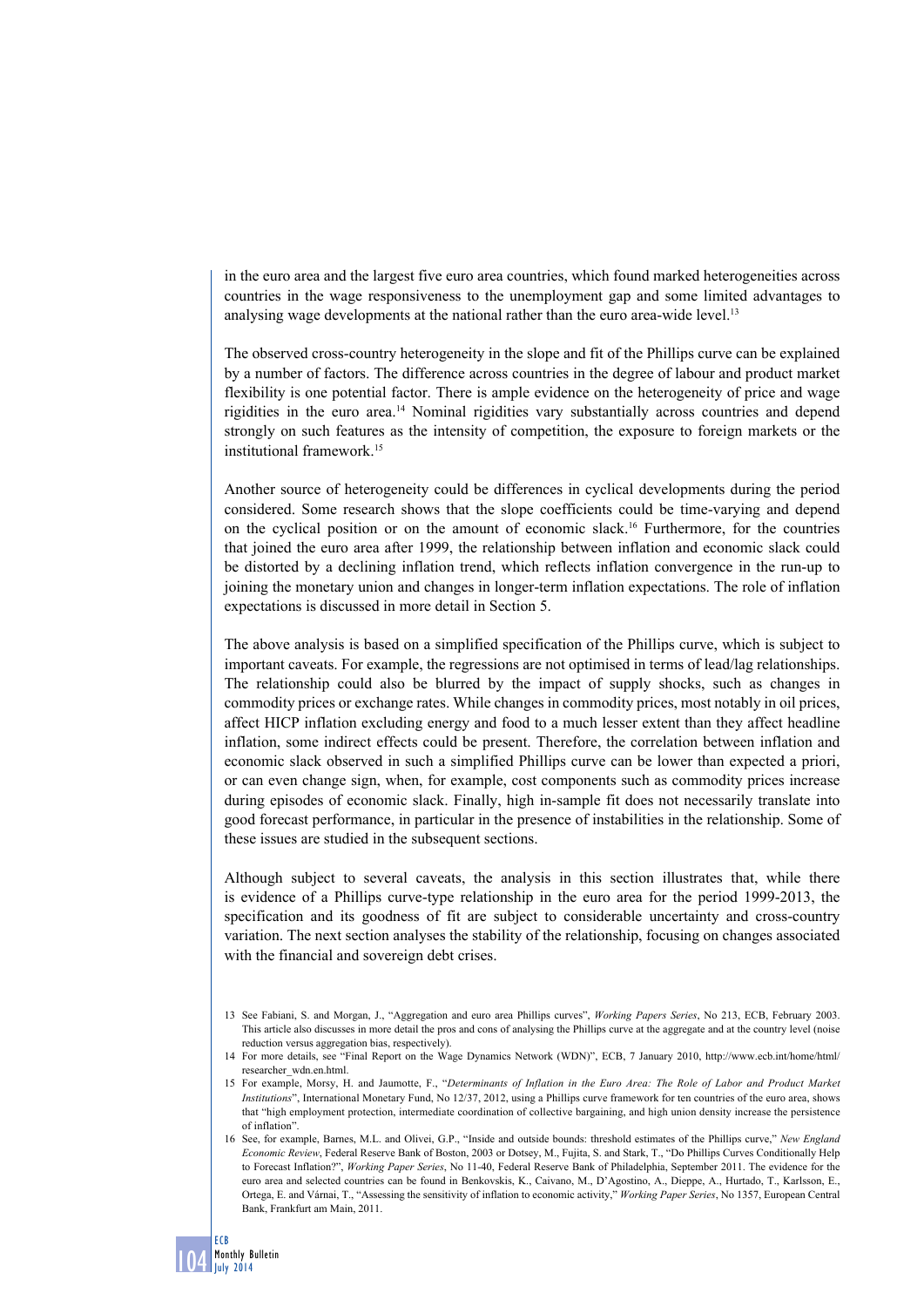#### **4 the Phillips curve and the financial and sovereign debt crises**

The financial and sovereign debt crises have had a considerable impact on economic activity in the euro area, leading to a protracted period of wide output and unemployment gaps, and have given impetus to structural reforms and other economic adjustments, such as sectoral re-allocations. This section analyses how the crises affected the Phillips curve relationships and provides an assessment of how useful the concept has been in explaining the developments in inflation during these crises. It also illustrates to what extent inflation developments in the recent period of protracted economic slack are in line with historical experience during such episodes.

## **4.1 stability of the phillips curve**

Some estimates of Phillips curve relationships have suggested that, for the euro area as a whole, the impact of slack on inflation has weakened in the period since the onset of the financial crisis.17 On the other hand, a strengthening of the relationship has been observed for some countries over the same period.18 This section analyses the changes in the relationship by looking at the impact of economic slack on inflation estimated on a pre-crisis sample (1999-2007) and on an entire sample (1999-2013), and provides possible explanations for these changes.<sup>19</sup>

Chart 4 presents the change in the one-year impact on the euro area HICP inflation excluding energy and food for the slack measures considered above. The one-year impact accounts for potential changes both in the estimated slope coefficient and in inflation persistence. For most of the slack measures considered, the changes are minor, with the notable exception of the unemployment rate and the short-term unemployment rate, for which the estimated one-year impacts have declined markedly.<sup>20</sup> To provide a cross-country perspective, Chart 5 reports the number of countries for which the estimated one-year impact has increased, remained the same or declined respectively. Once again, there are marked differences across countries. For some countries, the result is opposite to that for the euro area aggregate – the responsiveness of inflation appears to have actually increased once the data following the financial crisis have been included. This is the case for some stressed countries and could reflect the fact that structural reforms in labour and product markets undertaken in those countries in recent years may have increased competition or reduced nominal rigidities, allowing for stronger adjustment of prices to economic conditions.

It should be noted that, for some of the countries, the change in the magnitude of the impact could be affected by the impact of increases in indirect taxes, which had a non-negligible positive contribution to inflation in a number of countries in recent years. As the increases were at least partly passed through to consumer prices, inflation was higher than what could have been expected

#### **articles**

The Phillips curve relationship in the euro area

<sup>17</sup> See, for example, the article entitled "The development of prices and costs during the 2008-09 recession", *Monthly Bulletin*, ECB, Frankfurt am Main, April 2012 and the article entitled "Potential output, economic slack and the link to nominal developments since the start of the crisis", *Monthly Bulletin*, ECB, Frankfurt am Main, November 2013.

<sup>18</sup> See, for example, the article entitled "Variation in the cyclical sensitivity of Spanish inflation: an initial approximation", *Economic Bulletin*, Banco de España, July-August 2013; or *Economic Bulletin*, Banca d'Italia, January 2014. For an analysis on the evolution of the Phillips curve over a longer period, see, for example, IMF, op. cit., or the article entitled "What Inflation Developments Reveal About the Phillips Curve: Implications for Monetary Policy", *Economic Review*, National Bank of Belgium, December 2013.

<sup>19</sup> The sample since 2008 is relatively short and features mostly negative output gaps. Therefore, the changes are investigated more indirectly by extending rather than splitting the samples, acknowledging that relatively strong changes over the period 2008-13 might be needed to signal changes in the extended sample.

<sup>20</sup> The change in the estimated impact is more than twice the standard error estimated over the entire sample. The 2014 article by the Deutsche Bundesbank (op. cit.) compares the slopes of the Phillips curves with the output gap estimated over the periods 1996-2009 and 1996-2013 and, similarly, does not find any evidence of substantial changes for the euro area.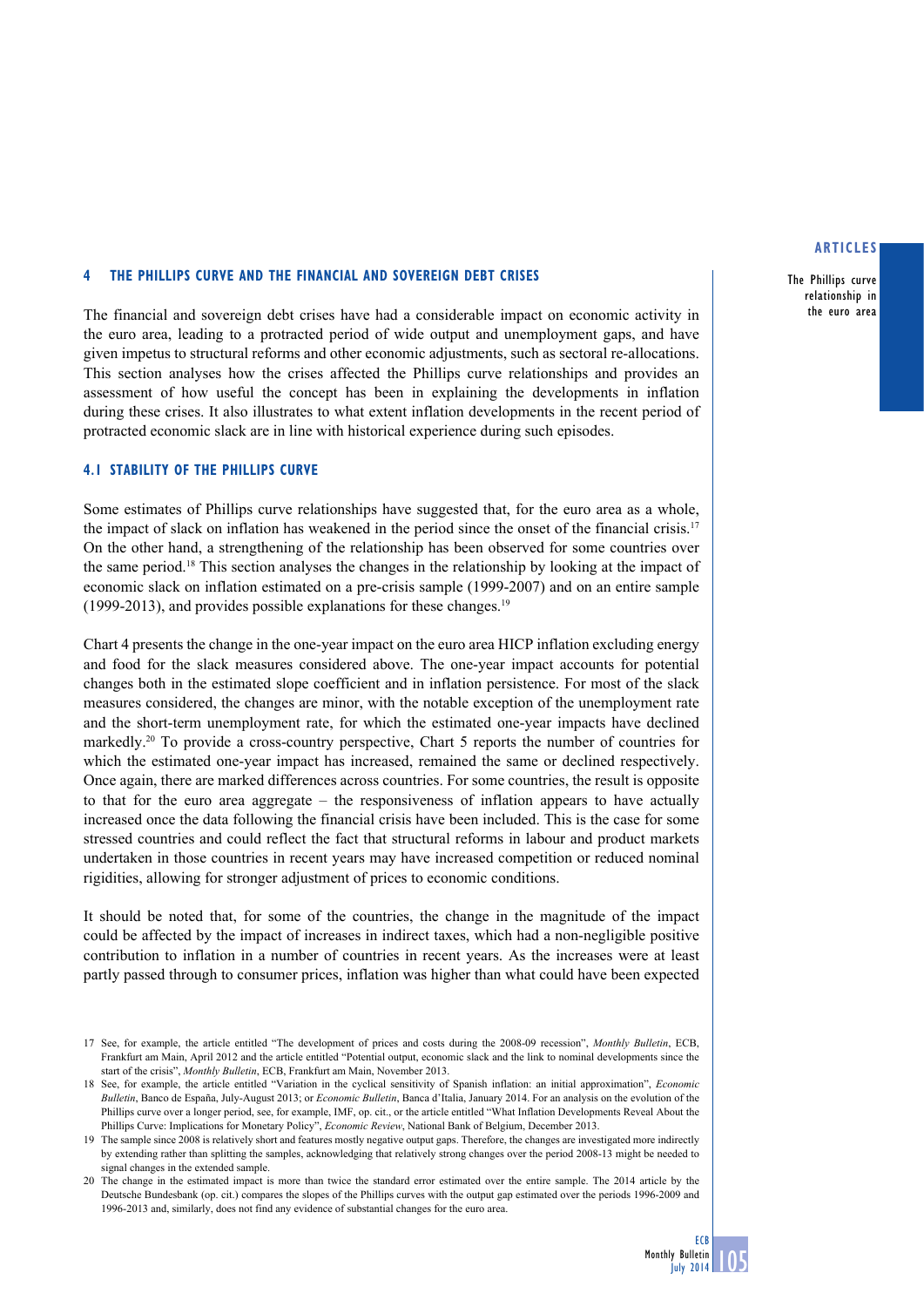



Sources: Eurostat, European Commission and ECB calculations.<br>Notes: Reports γ(1+β+β<sup>2</sup>+β<sup>3</sup>) from a regression π<sub>τ</sub>=α+βπ<sub>t-1</sub>+γgap<sub>t-1</sub>+ε<sub>t</sub>,<br>estimated over the period 1999-2007 and over entire sample. For definitions of the variables, see the notes to Chart 2.

Sources: Eurostat, European Commission and ECB calculations.<br>Notes: Based on quarterly data for the period 1999-2013.<br>Reports the number of countries for which  $\gamma(1+\beta+\beta^2+\beta^3)$  from a regression  $π<sub>i</sub> = α + βπ<sub>i,j</sub> + γ$ gap<sub>ta</sub> $+ε<sub>i</sub>$  has increased, remained the same or declined. The impact is considered to have remained the same if it does not differ by more than twice its standard error estimated over the entire sample. For definitions of the variables, see the notes to Chart 2.

given the Phillips curve relationship and the amount of economic slack prevalent at the time, leading to an apparent "flattening" of the Phillips curve.<sup>21</sup>

An important point is that the results could at times be sensitive to the choice of Phillips curve specification.<sup>22</sup> For example, for some countries, the direction of change of the one-year impact depends on the particular measure of slack used. Therefore, it is advisable to look at a wide range of specifications when drawing conclusions about the evolution of the Phillips curve and its implications for future inflation.

## **4.2 conditional forecasts based on the phillips curve following the financial crisis**

Several studies have documented that the forecasting performance of the Phillips curve has been at best mixed. It has been shown that it only occasionally outperforms simpler univariate models and that the best performing Phillips curve specification may change over time. Nevertheless, it has also

<sup>21</sup> See, for example, the box entitled "The impact of recent changes in indirect taxes on the HICP", *Monthly Bulletin*, ECB, March 2012. Changes in indirect taxes belong to the broadly defined supply-side shocks, which for simplicity are omitted in the analysis provided in this article.

<sup>22</sup> For example, Oinonen, S., Paloviita, M. and Vilmi, L., "How have inflation dynamics changed over time? Evidence from the euro area and USA", *Research Discussion Papers*, No 6, Bank of Finland, 2013 show that the impact of the output gap on inflation has increased in recent years. However the analysis is mainly based on the output gap estimates based on the Hodrick Prescot filter, which look rather implausible over the recent period, as the gap turns positive.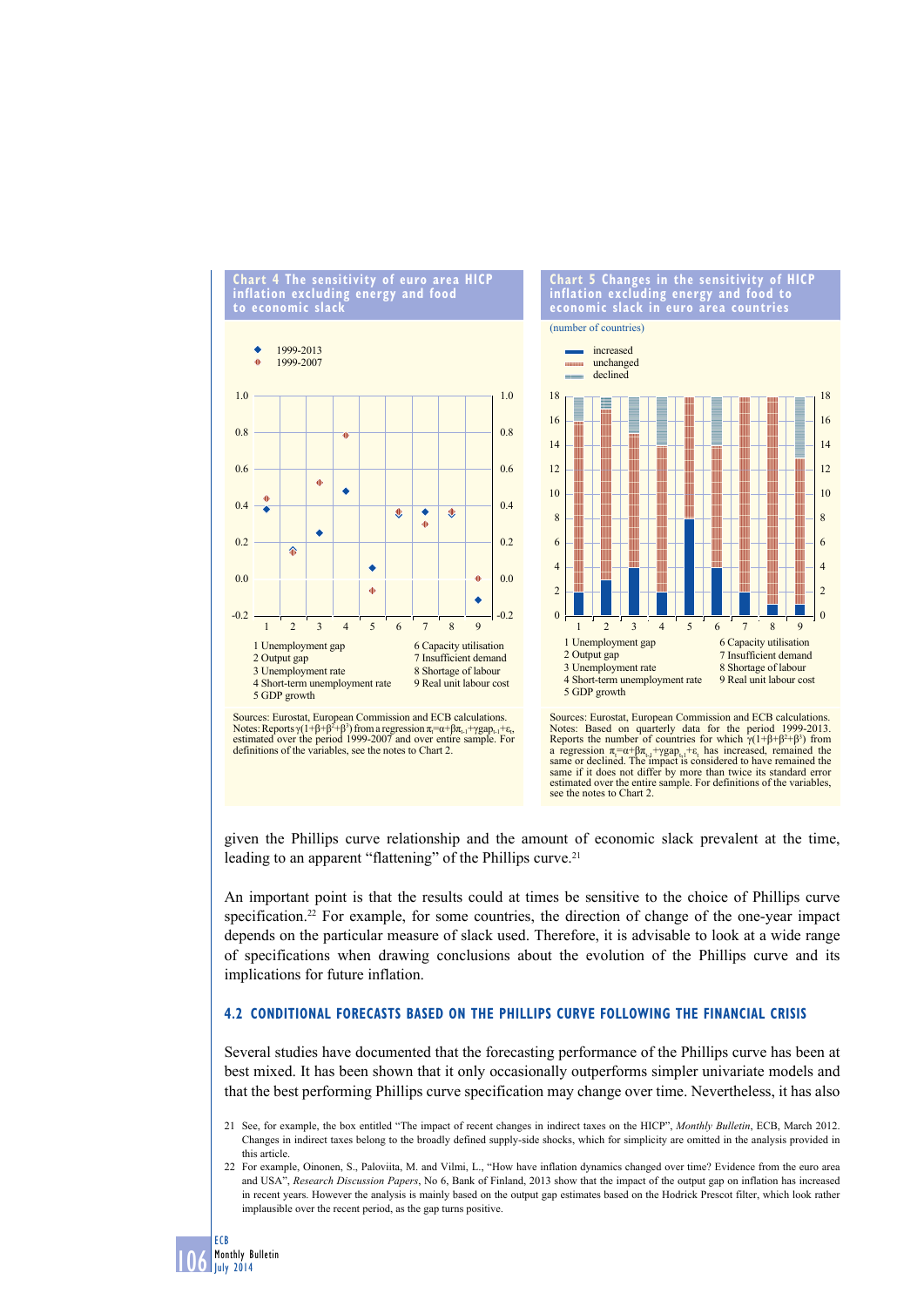The Phillips curve relationship in the euro area

been argued that, during an economic downturn, the correlation between inflation and economic slack, and the relative forecast performance of a Phillips curve model may actually increase.<sup>23</sup> In order to see how meaningful the Phillips curve relationship has been in explaining inflation developments during the recent crises, a set of conditional forecasts is performed, which relies on the latest available data on measures of economic slack for the period in question.

Chart 6 summarises the forecast performance over the period 2008-13 of one-year ahead forecasts for HICP inflation excluding energy and food based on the different measures of economic slack considered in the previous sections. The coefficients are estimated recursively. Forecast accuracy is measured by the root mean squared error (RMSE) for annual inflation rates. To better assess the performance of the model, the relative RMSE is reported. Specifically, Chart 6 shows the ratio of the RMSE of the Phillips curve relative to the RMSE of a univariate autoregressive model of order one  $(AR(1))^{24}$ . A ratio of less than one indicates that the forecast of the Phillips curve has been, on average, more accurate than the one from

the univariate AR(1) model. For the euro area, two forecasts are generated: the first forecast uses the euro area aggregated data (marked by a red minus sign), while the second aggregates forecasts based on country data (marked by a blue square). Box plots represent the range of relative RMSEs for the countries. The last column reports the performance of the forecast that is derived as an average over the slack measures.

Over the period in question the Phillips curve conditional forecasts for the euro area are more accurate than those from the simpler univariate model for most of the slack measures considered. However, the performance is not robust across countries. For each slack measure, there are countries for which the performance of the corresponding Phillips curve is worse than that of the univariate model. In line with typical findings in the forecasting literature, averaging forecasts across slack measures appears to offer gains in the robustness of the forecasting performance of the Phillips curve. For example, the maximum and the upper quartile of the relative RMSE of the average across the measures of slack are lower than for any of the individual slack measures. For the euro area, the



Sources: Eurostat, European Commission and ECB calculations. Notes: Range of relative Root Mean Squared Errors (RMSEs) for HICP inflation excluding energy and food from the model  $π<sub>i</sub> = α + βπ<sub>i-1</sub> + γ$ gap<sub>t-1</sub>+ε<sub>t</sub> across countries. The model is estimated recursively, starting in 1999 and the RMSE is evaluated for the period 2008-13 for annual HICP inflation excluding energy and food. The RMSE is relative to the RMSE of an autoregressive process of order 1 (corresponding to the above regression with  $y=0$ ). For the euro area, the forecasts are derived either directly using the model for the aggregated data (red minus sign) or indirectly by aggregating the country forecasts (blue square). For definitions of the variables, see the notes to Chart 2.

23 See, for example, Atkeson, A. and Ohanian. L.E., "Are Phillips Curves Useful for Forecasting Inflation?", *Quarterly Review*, Federal Reserve Bank of Minneapolis, 2001 or Stock, J.H. and Watson, M.W., "Phillips Curve Inflation Forecasts", in Fuhrer, J., Kodrzycki, Y., Little, J. and Olivei, G., "*Understanding Inflation and the Implications for Monetary Policy*", Cambridge: MIT Press, 2009, pp. 361-382; Stock, J.H. and Watson, M.W. "Modeling Inflation After the Crisis", Federal Reserve Board of Kansas City Symposium, Jackson Hole, Wyoming, 2010, [http://www.kc.frb.org/publicat/sympos/2010/stock-watson.pdf;](http://www.kc.frb.org/publicat/sympos/2010/stock-watson.pdf) Faust, J. and Wright, J., "Inflation Forecasting" in Elliott, G. and Timmermann, A. (eds.), *Handbook of Economic Forecasting*, Vol. 2, Amsterdam: North Holland, 2013.

24 This corresponds to the Phillips curve regression described in footnote 7 with the coefficient on the slack measure constrained to 0. Thus the relative RMSE can be considered as indicating the "value added" of including a slack measure in the equation.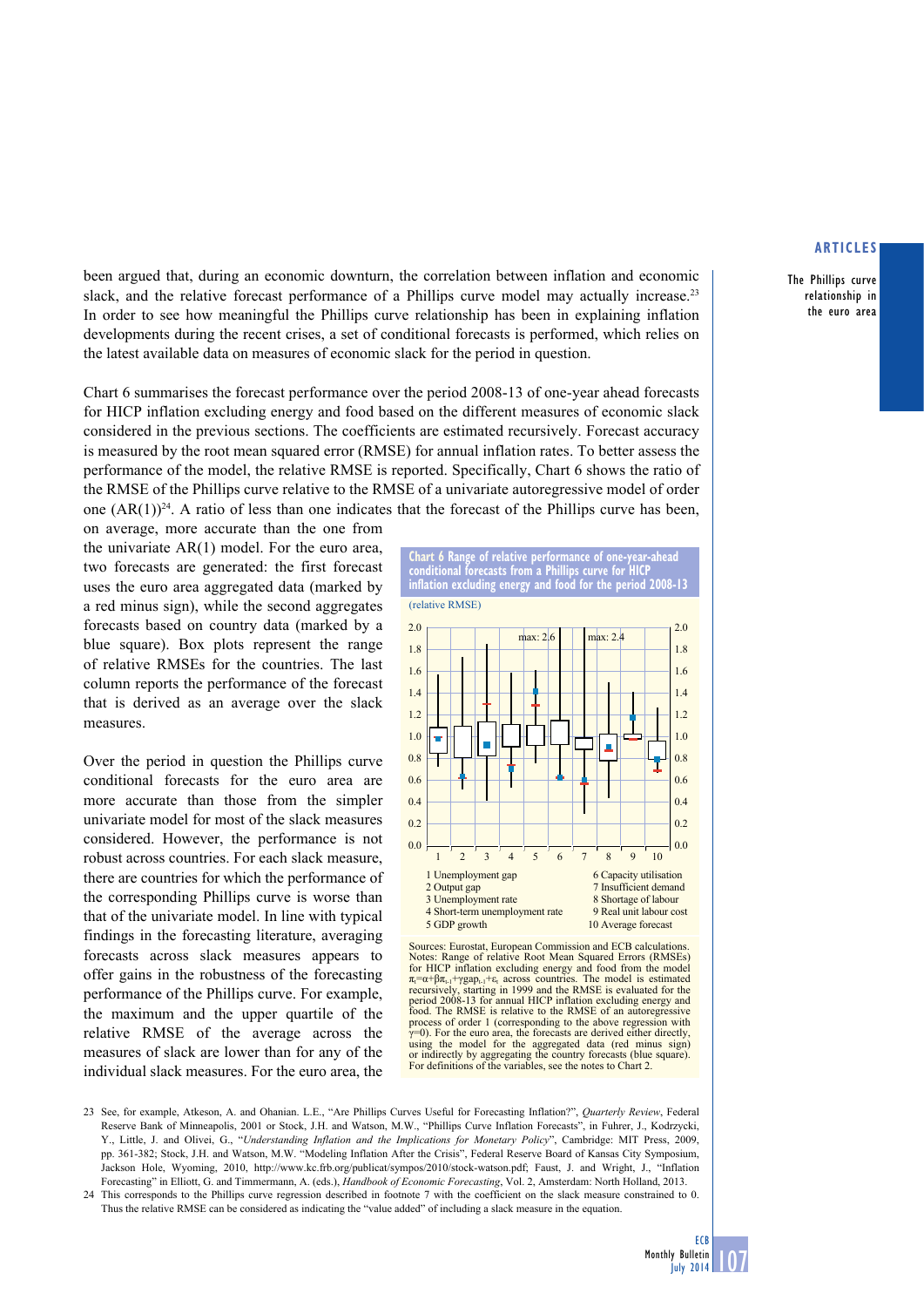accuracy of the indirect forecasts (obtained by aggregating country forecasts) is comparable to the accuracy of the forecasts obtained from aggregate data, with more substantial improvement for the former only in the case of the unemployment rate as the measure of slack.

One important caveat to this analysis is that it is based on the latest estimates of the output and unemployment gaps and these estimates are subject to considerable uncertainty, in particular for more recent quarters, and could be subject to sizeable revisions. In particular, the explanatory power of the gap variables compared with the alternative measures of slack could be overstated as gap measures are often derived conditional on a Phillips curve relationship.25

## **4.3 Inflation dynamics during episodes of persistent and sizeable slack**

Following the financial crisis and the subsequent recession, actual output has fallen below the level of potential output, implying a significant negative output gap in the euro area. Given that most countries in the euro area are expected to recover only slowly, a large amount of slack is expected to persist for an extended period. Nevertheless, inflation is projected to rise slowly over the projection horizon. Several factors can explain rising inflation, despite the amount of slack in the economy remaining large, such as well anchored inflation expectations, downward nominal rigidities, regional or sectoral bottlenecks and the speed of change in the economy or "speed limit" effects (see the box).

25 Like previous results, the assessed forecast performance could also be sensitive to the choice of specification. However, alternative specifications including the exchange rate as another explanatory variable or lag selection by the AIC criterion did not result in systematically more accurate forecasts.

#### **Box**

#### **Evidence of "speed limit" effects on inflation in the euro area**

The relationship between inflation and slack in the economy is typically considered in a simple linear Phillips curve model (as described in Section 2), where inflationary pressure is related to the level of the output or unemployment gaps. However, the speed of change in the economy and in the gaps may also play a role. This box assesses whether there is evidence of such "speed limit" effects in the euro area, whereby a strong change in the output or unemployment gap can lead to inflationary pressures, even if the level of economic slack is still high.

There are several channels through which speed limit effects could arise. For example, frictions affecting the reallocation of the production factors, capital and labour, could cause the economy to run into bottlenecks and lead to upward pressure on inflation even in the presence of slack in the economy. Firms generally need time to adjust their capacity (i.e. plan and install) to meet changing demand. Moreover, laid-off workers cannot be reemployed and do not become productive instantly, but often need training and education. Hence, firms face output adjustment costs in addition to production costs, which can give rise to temporary supply bottlenecks if demand increases more rapidly than capacity can be put in place. Changes in the composition of demand may also put upward pressure on prices in some sectors, while considerable slack remains in others.<sup>1</sup> In the euro area, frictions owing to large cross-country heterogeneity and

1 For more details, see Dwyer, A., Lam, K. and Gurney, A., "Inflation and the Output Gap in the UK", *Economic Working Paper*, No 6, Treasury, 2010.

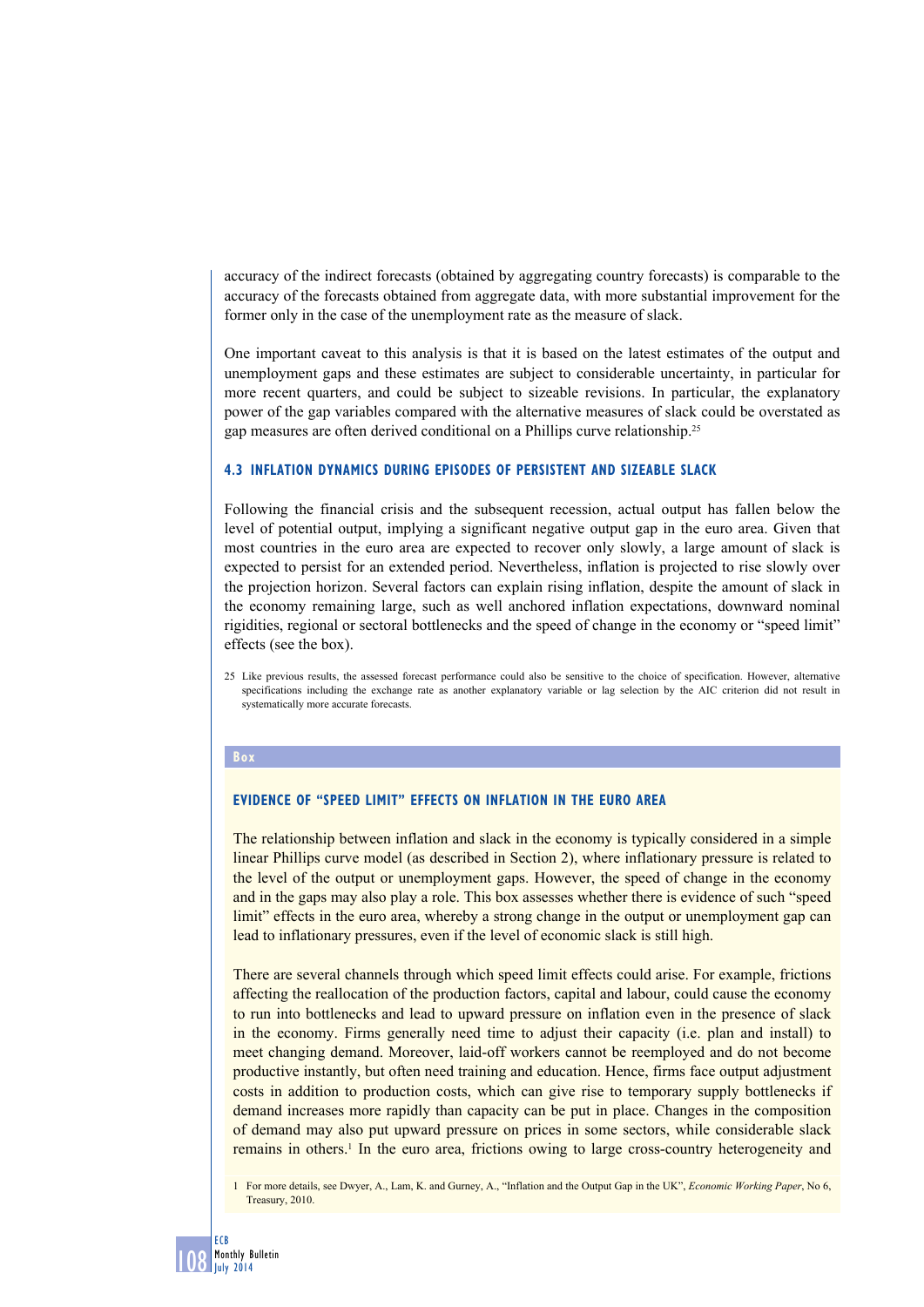The Phillips curve relationship in the euro area

## **philips curve estimates for the euro area using the level of and changes in slack**

|                                          | $Slack =$<br>output gap |           | $Slack =$<br>unemployment gap |           |
|------------------------------------------|-------------------------|-----------|-------------------------------|-----------|
|                                          | (1)                     | (2)       | (3)                           | (3)       |
| Inflation <sub><math>n_{11}</math></sub> | $0.88***$               | $0.90***$ | $0.90***$                     | $0.92***$ |
| $Slack_{t-1}$ (level)                    | $0.06***$               | $0.06***$ | $0.09**$                      | $0.06**$  |
| $Slack_{t_{1}}$ (change)                 |                         | $0.11**$  |                               | $0.37***$ |
| Adjusted R-sq.                           | 0.884                   | 0.887     | 0.876                         | 0.883     |
| Countries $= 18$                         |                         |           |                               |           |
| Observations $= 1075$                    |                         |           |                               |           |

Sources: Eurostat, European Commission and ECB calculations.

Notes: \*\*\*, \*\* and \* denote statistical significance at the 1%, 5% and 10% level, respectively. The table shows panel estimates for 18 euro<br>area countries using a fixed effect model. The sample period is from the fourth qu Phillips curve relationship is estimated using the annual growth rate of HICP excluding food and energy as a dependant variable, and the<br>regressors include a lagged value of the dependent variable, and a lagged slack term, slack measure, while the unemployment gap is utilised in columns (3) and (4). European Commission estimates (interpolated to obtain quarterly values) of the output and unemployment gaps are used in the estimations.

limited factor mobility could give rise to bottlenecks in some countries and exert a pull on inflation, although there continues to be a high degree of slack for the euro area as a whole. Empirical evidence of speed limit effects is mixed.<sup>2</sup>

At the current juncture, the existence of speed limit effects could be one factor that might explain inflation increases in the euro area in the future, although slack in the economy is expected to remain considerable.<sup>3</sup> As shown in the table, estimates from a general Phillips curve relationship, including both a lagged slack term and a lagged one-quarter change in slack, finds support for the existence of speed limit effects in the euro area (regardless of which measure of slack is assessed). In fact, the results suggest positive and statistically significant effects from both the level of and change in euro area slack on inflation.

2 For example, Turner, D., "Speed Limit and Asymmetric Inflation Effects from the Output Gap in the Major Seven Economies", *Economic Studies*, No 24, OECD, 1995 presents evidence for speed limit effects in three (Germany, Italy and Japan) of the major seven OECD economies over the period 1960-93.

3 Other factors, such as the role of inflation expectations and global slack, may also exert a pull on inflation, although euro area slack remains large. For a discussion on the importance of inflation expectations in the inflationary process, see, for example, Forsells, M. and Kenny, G., "Further evidence on the properties of consumers' inflation expectations in the euro area" and Paloviita, M. and Vrén, M., "The role of expectations in the inflation process in the euro area", both in Sinclair, P. (ed.), "*Inflation Expectations"*, Routledge, 2010. For more details on the role of global slack, see, for example, Borio, C. and Filardo, A., "Globalisation and inflation: New cross-country evidence on the global determinants of domestic inflation", *Working Paper Series*, No 227, BIS, 2007.

Against this background, this section illustrates the inflation dynamics in the euro area during episodes with a persistent and high degree of slack in the economy and examines how the most recent episodes of this kind compare to historical experiences. In accordance with previous research, a period of persistent large output gaps is defined as an episode of negative output gaps exceeding -1.5% for at least eight consecutive quarters.26 Considering a maximum sample period from the first quarter of 1970 to the fourth quarter of 2011, 27 such historical episodes are identified in the euro area (see the table).

All euro area countries, except Austria, Cyprus, Italy and Malta, feature at least one episode of persistent large output gaps and some countries, such as Spain, Greece, Ireland, Luxembourg and Finland, feature up to three such episodes. In this sample, an episode of large and persistent negative output gap lasts on average around three years (11.9 quarters), with an average output gap of -3.7%

26 See Meier, A., "Still Minding the Gap – Inflation Dynamics during Episodes of Persistent Large Output Gaps", *Working Paper*, No 189, IMF, 2010, pp. 10-189.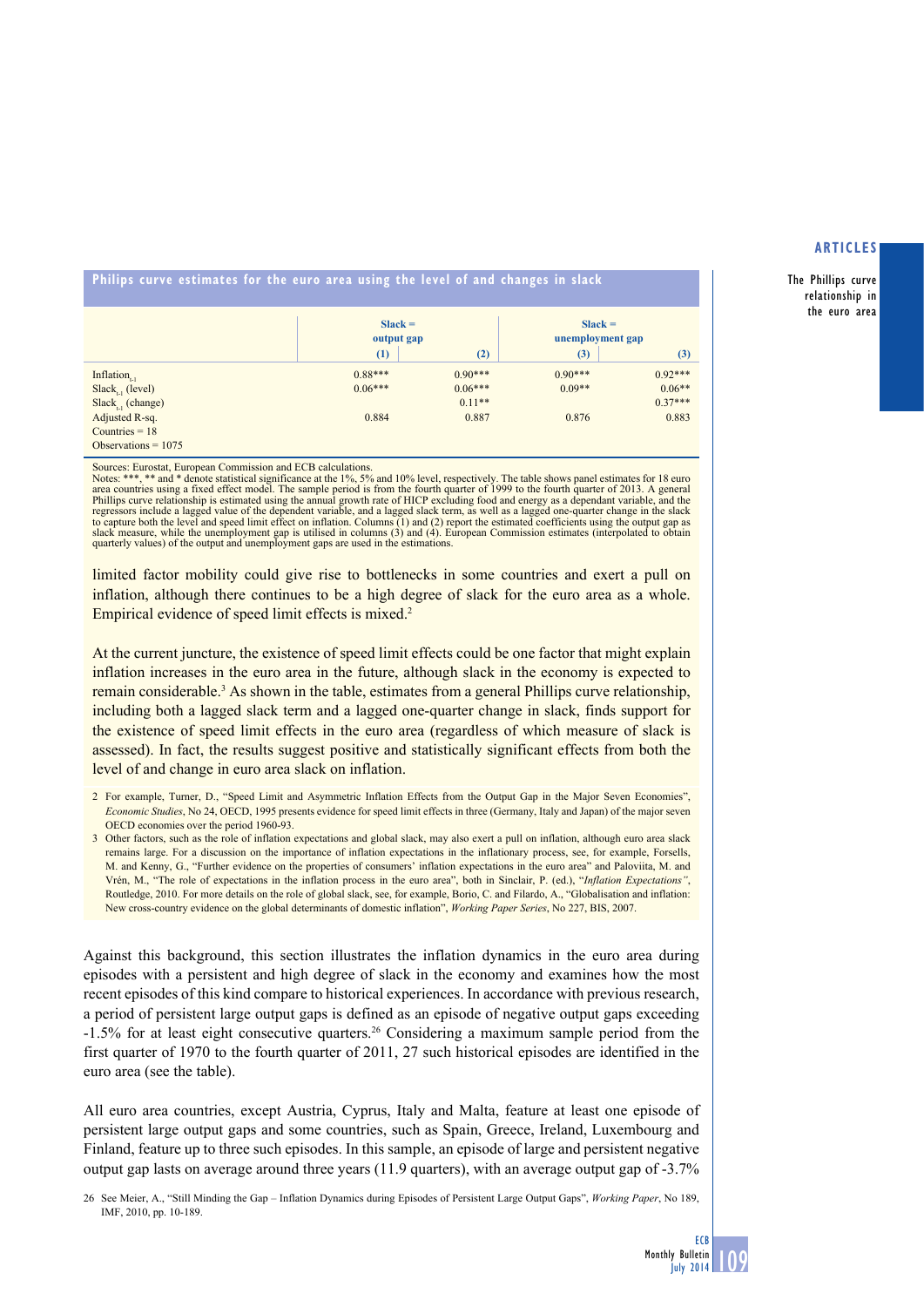## **historical episodes of persistent and large output gaps**

| <b>Country</b> | <b>Period</b>                             | <b>Length (quarters)</b> | <b>Average gap</b> | <b>Trough</b> |
|----------------|-------------------------------------------|--------------------------|--------------------|---------------|
| Belgium        | O1 1977 - O3 1979                         | 11                       | $-1.9$             | $-2.4$        |
|                | Q2 1985 - Q3 1987                         | 10                       | $-1.7$             | $-2$          |
| Germany        | Q2 2003 - Q4 2005                         | 11                       | $-1.9$             | $-2.4$        |
| Estonia        | Q1 2009 - Q4 2010                         | 8                        | $-8$               | $-11$         |
| Spain          | O3 1980 - O3 1986                         | 25                       | $-2.5$             | $-3.1$        |
|                | Q1 1993 - Q1 1997                         | 17                       | $-2.9$             | $-3.8$        |
|                | O1 2009 - O4 2011 (at least)              | $\geq$ 12                | $-4.4$             | $-5$          |
| France         | Q1 2009 - Q4 2010                         | 8                        | $-2.5$             | $-3.3$        |
| Greece         | O1 1974 - O4 1975                         | $\,$ 8 $\,$              | $-4.1$             | $-6.4$        |
|                | O3 1982 - O2 1984                         | 8                        | $-2.2$             | $-2.8$        |
|                | Q3 2009 - Q4 2011 (at least)              | $\geq 10$                | $-5.9$             | $-10.2$       |
| Ireland        | Q4 1982 - Q4 1988                         | 25                       | $-3.6$             | $-5.7$        |
|                | O1 1993 - O4 1994                         | 8                        | $-2.7$             | $-3.1$        |
|                | Q1 2009 - Q2 2011                         | 10                       | $-4.4$             | $-5.8$        |
| Luxemburg      | O1 1982 - O4 1983                         | 8                        | $-2.7$             | $-3.1$        |
|                | Q3 1995 - Q3 1997                         | 9                        | $-2.8$             | $-3.7$        |
|                | O1 2009 - O1 2011                         | 9                        | $-3.5$             | $-5.5$        |
| Latvia         | Q1 2009 - Q4 2011 (at least)              | $\geq$ 12                | $-9.7$             | $-14.3$       |
| Netherlands    | O1 1982 - O4 1983                         | 8                        | $-2.2$             | $-2.6$        |
|                | Q4 2002 - Q3 2005                         | 12                       | $-2.1$             | $-2.7$        |
| Portugal       | O1 1975 - O4 1978                         | 16                       | $-6.3$             | $-8.8$        |
|                | O1 1984 - O4 1986                         | 12                       | $-3.7$             | $-4.3$        |
| Slovenia       | Q1 2009 - Q4 2010                         | 8                        | $-3.2$             | $-5$          |
| Slovakia       | Q4 1999 - Q2 2003                         | 15                       | $-2.2$             | $-2.7$        |
| Finland        | O <sub>2</sub> 1976 - Q <sub>2</sub> 1979 | 13                       | $-4.2$             | $-5.8$        |
|                | 03 1991 - 03 1996                         | 21                       | $-4.1$             | $-6.4$        |
|                | O1 2009 - O4 2010                         | 8                        | $-4.1$             | $-6.3$        |
| <b>Average</b> |                                           | 11.9                     | $-3.7$             | $-5.1$        |

Sources: European commission and ECB calculations.

Notes: The list contains all periods where the output gap was lower than -1.5% for at least eight consecutive quarters. The data under consideration covers the European Commission's estimates of the output gap of 18 euro a

during the episode. The period since the 2008 global financial crisis accounts for one-third (nine) of all observed episodes. The majority of euro area countries (ten countries) have experienced a renewed episode of persistent and large output gaps since the fourth quarter of 2011.

Chart 7 displays the distribution of output gap paths in the identified sample of episodes with persistent and large amounts of slack. Following the onset of the financial crisis in 2008, the euro area output gap reached a trough after three quarters in line with past regularities, but it narrowed more quickly compared with the average of previous episodes. This is partly attributed to the slowdown in euro area potential growth after 2008.<sup>27</sup> The estimated negative gap would have been larger if, in addition to actual output growth, potential output growth had not decelerated substantially as well. The sovereign debt crisis that followed the financial crisis led to a new contraction in economic activity, and the output gap widened, starting from a negative level. In this episode, the trough in the output gap was reached later, and it narrowed more gradually compared with previous episodes. Going forward, projections (based on the European Commission's Winter 2014 projections) suggest that the output gap will gradually close, but will still be slightly negative at the end of the projection horizon. This implies a development in line with historical regularities for episodes of protracted slack.

27 For more details, see the article entitled "Potential output, economic slack and the link to nominal developments since the start of the crisis", *Monthly Bulletin*, ECB, November 2013.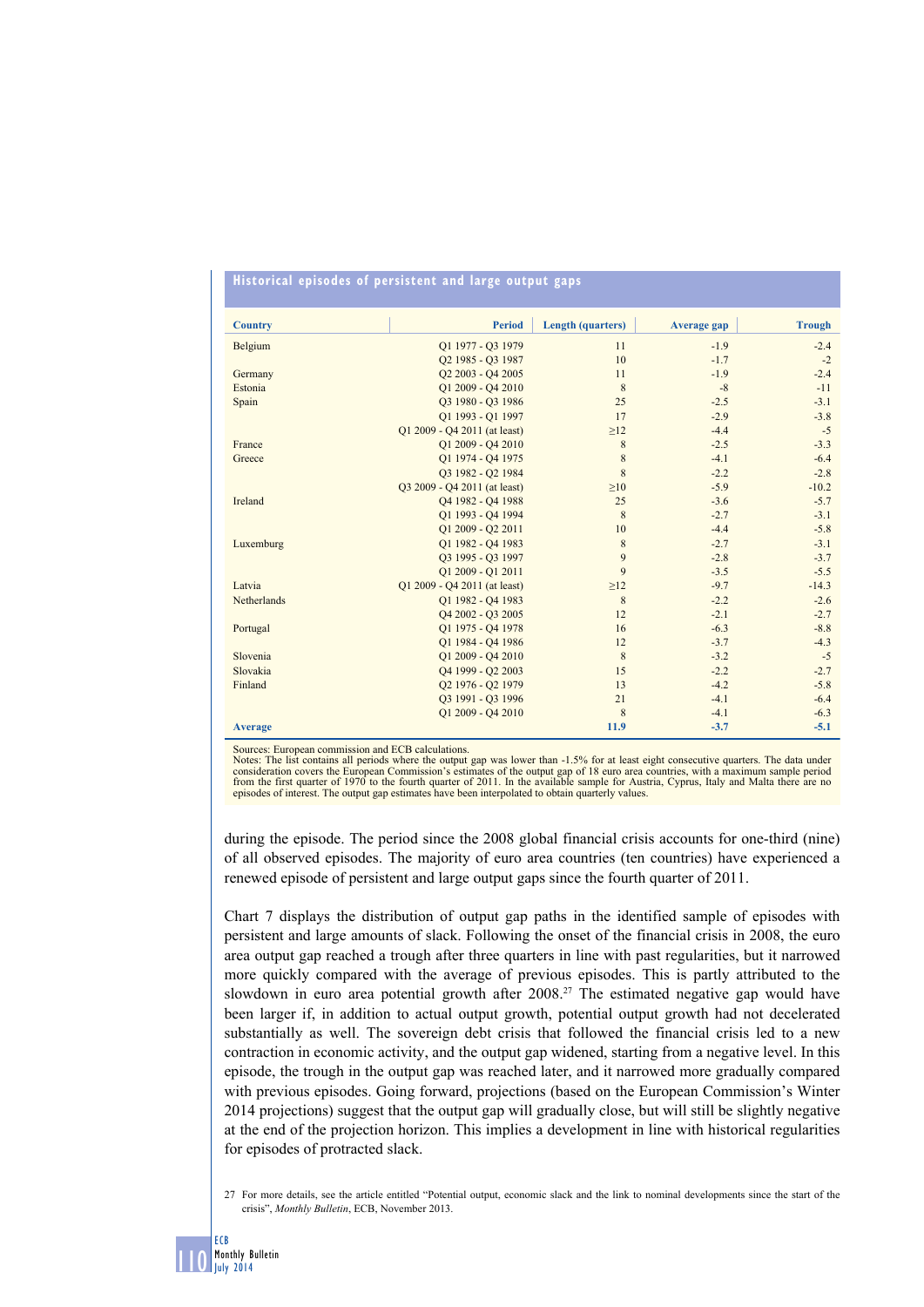The Phillips curve relationship in the euro area

Episodes of sizeable and persistent output gaps have been associated with a strong decline in inflation rates (see Chart  $8$ ).<sup>28</sup> In fact, HICP inflation excluding energy and food tends to decline somewhat ahead of the episode, and the decline lasts for ten quarters on average before bottoming out at lower levels. The declining inflation ahead of the episode reflects the negative output gap prior to the start of the episode. The development in euro area HICP inflation excluding energy and food since 2012 features some unusual sluggishness of decline vis-à-vis previous episodes (see Chart 8), even when compared with the financial crisis, when its decline was also small and short-lived by past standards (see Chart 9). The more limited adjustment of HICP inflation excluding energy and food since the financial crisis largely reflects increases in indirect taxes and administered prices owing to the ongoing fiscal consolidation taking place in several euro area countries, as well as the resilience of profit margins in sheltered sectors.<sup>29</sup> It may also reflect nominal downward rigidities, which may become more binding at lower levels of inflation.

Clearly, the responsiveness of euro area HICP inflation excluding energy and food to slack in the economy seems to have diminished compared with previous decades, indicating





that a relatively large movement in slack is required to affect inflation in a significant way. These findings are consistent with the findings of a flatter Phillips curve relationship in the euro area in recent decades, as reported in other studies (see, for example, the reference in footnote 4).

28 See also, Meier, A., op. cit., for similar results based on an assessment made on 15 OECD countries.

29 For more details, see the article entitled "Country adjustment in the euro area: where do we stand?", *Monthly Bulletin*, ECB, Frankfurt am Main, May 2013.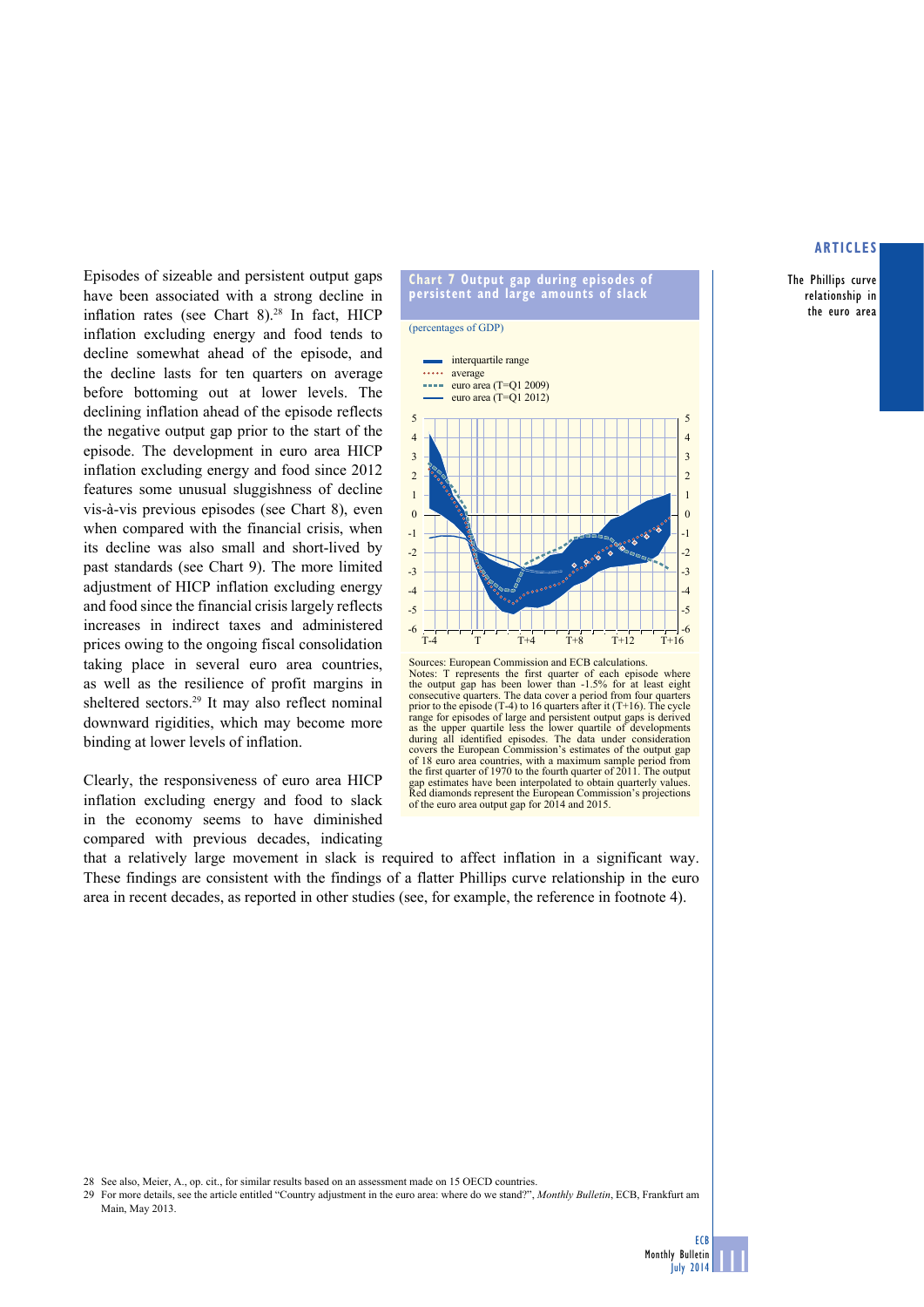

![](_page_13_Figure_1.jpeg)

Sources: Eurostat, OECD and ECB calculations. Notes: Normalised quarterly HICP inflation rates excluding energy and food during 24 episodes of large and persistent output gaps below -1.5% for at least eight consecutive quarters) between the first quarter of 1970 and the fourth quarter of 2011. Normalisation of inflation rates is to the mean inflation during the five years before the first quarter of each episode (denoted by T). The data for Greece (1974-75; 1982-84) and Portugal (1975-78) have been excluded owing to lack of data

![](_page_13_Figure_3.jpeg)

#### **5 additional factors affecting the relationship between inflation and economic slack**

The analysis presented above abstracts from several factors that may affect the relationship between inflation and economic slack. These include, among other things, inflation expectations, globalisation or structural reforms that are aimed at making labour and product markets more flexible.<sup>30</sup>

It has long been recognised that expectations which are related more directly to inflation or, more indirectly, to the objectives and conduct of monetary policy can change the coefficients of the Phillips curve. In particular, commitments from monetary authorities to achieve price stability by aiming at an inflation target have been successful in lowering inflation rates and anchoring expectations of future inflation in many countries. Some versions of the Phillips curve posit an explicit role for inflation expectations by including them as an explanatory variable.<sup>31</sup> However, it is not straightforward to establish the empirical relevance of such a forward-looking component as opposed to the backward-looking formulation with lags of inflation only, and there is a lack of consensus among economists as to which version provides a better representation of the data.<sup>32</sup>

- 30 For more details, see Galati, G. and Melick, W., "The Evolving Inflation Process: An Overview", *Working Paper Series*, No 196, BIS, 2006.
- 31 The most prominent example is the (hybrid) New Keynesian Phillips curve in which current inflation is determined by the real marginal cost, by expectations of future inflation (and by past inflation). See, for example, Galí, J. and Gertler, M., "Inflation Dynamics: A Structural Econometric Approach", *Journal of Monetary Economics*, No 44(2), 1999.
- 32 See, for example, discussions in Gordon, R., op. cit.; Mavroeidis, S., Plagborg-Møller, M. and Stock, J.H. "Empirical Evidence on Inflation Expectations in the New Keynesian Phillips Curve", *Journal of Economic Literature*, Vol. 52(1), 2014.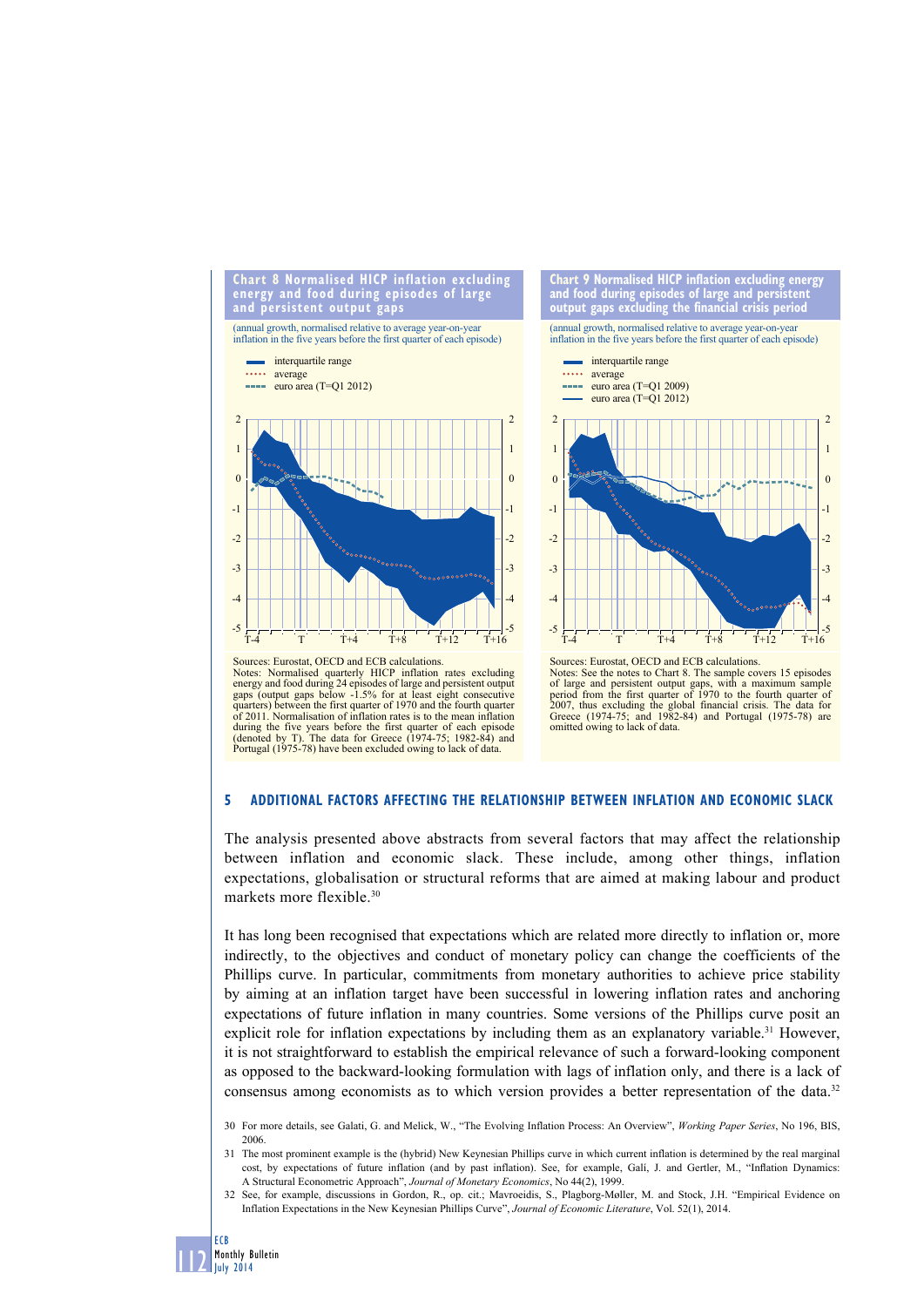The Phillips curve relationship in the euro area

Nevertheless, there is evidence that it is important to account for a changing inflation trend when estimating Phillips curve-type relationships or when applying them for forecasting purposes, and long-term inflation expectations can serve as a proxy for this trend.<sup>33</sup> Finally, it has been suggested that often-used professional forecasts might not be the most relevant proxies of inflation expectations in the Phillips curve context.<sup>34</sup> Thus, while inflation expectations are believed to be an important determinant of inflation, there is no consensus as to how and whether they should be incorporated in the empirical short-term Phillips curve framework.

Global economic factors, including stronger international competition owing to increased openness, have become important drivers of domestic inflation and can thus influence the Phillips curve relationship.<sup>35</sup> There are various channels through which globalisation can influence inflation dynamics. For example, increased international competition may change the price-setting behaviour of individual firms, which becomes more countercyclical in order to defend market shares (i.e. price increases remain contained during booms). At the same time, a larger amount of traded goods and services in the economy makes the exchange rate a stronger element of international inflation transmission through import prices. Moreover, in the labour market, increased supply of foreign labour or the threat of outsourcing production to cheaper labour may contain wage growth and make it less responsive to domestic conditions. Accordingly, globalisation can make prices less sensitive to domestic demand pressures, i.e. induce a flattening of the Phillips curve, but could also lead to a steepening of the Phillips curve relationship if increased competition contributes to greater price and wage flexibility.36 However, so far there is no conclusive empirical evidence to support the notion that globalisation has made domestic inflation less responsive to domestic slack and more dependent on worldwide capacity utilisation. While some have argued that traditional models of inflation are mis-specified, as they do not incorporate the influence of global slack on domestic inflation, others find that global variables have only limited or no systematic impact on domestic prices.37

The degree of price flexibility (as represented by the frequency of adjustment or the degree of indexation) and institutional settings (union power and wage bargaining institutions, employment protection legislations, etc.) play an important role in determining the responsiveness of inflation to slack in the economy. With flexible and competitive markets, the economy could achieve higher levels of output in the long run. At the same time, inflationary pressures would remain contained. In addition, reduced rigidities would make prices and wages more responsive in the short run to changing costs or measures of economic slack (i.e. change the slope of the Phillips curve). Therefore, an economy with flexible product and labour markets can respond more rapidly to shocks and avoid the higher costs of lost output and higher unemployment associated with the slower and more protracted adjustment of rigid economies. In particular, it has been shown that

<sup>33</sup> See, for example, Faust, J. and Wright, J.H., op. cit. and Carlstrom, C.T. and Fuerst, T.S. "Explaining Apparent Changes in the Phillips Curve: Trend Inflation isn't Constant", *Economic Commentary*, Federal Reserve Bank of Cleveland, 2008.

<sup>34</sup> See, for example, Coibion, O. and Gorodnichenko, Y., "Is The Phillips Curve Alive and Well After All? Inflation Expectations and the Missing Disinflation," *NBER Working Paper*, No 19598, 2013.

<sup>35</sup> For example, in Borio, C. and Filardo, A., op. cit., a link is drawn between the flattening of the Phillips curve and the spread of globalisation.

<sup>36</sup> For more details, see Rogoff, K.S., "Impact of Globalization on Monetary Policy", *Proceedings of the Federal Reserve Bank of Kansas City Jackson Hole Conference,* 2006, pp. 265-305.

<sup>37</sup> Evidence of the importance of global slack as a determinant of domestic inflation has been provided by, for example, Borio, C. and Filardo, A., op. cit.. However, their results have been challenged by, for example, Ihrig, J., Kamin, S.B., Lindner, D. and Marquez, J.,"Some Simple Tests of the Globalization and Inflation Hypothesis", *International Finance*", Vol. 13(3), 2010, pp. 343-375. Similarly, Calza, A., "Globalisation, domestic inflation and global output gaps – evidence from the euro area", *Working Paper Series*, No 890, ECB, 2008 finds limited evidence in support of the "global output gap hypothesis" for the euro area.